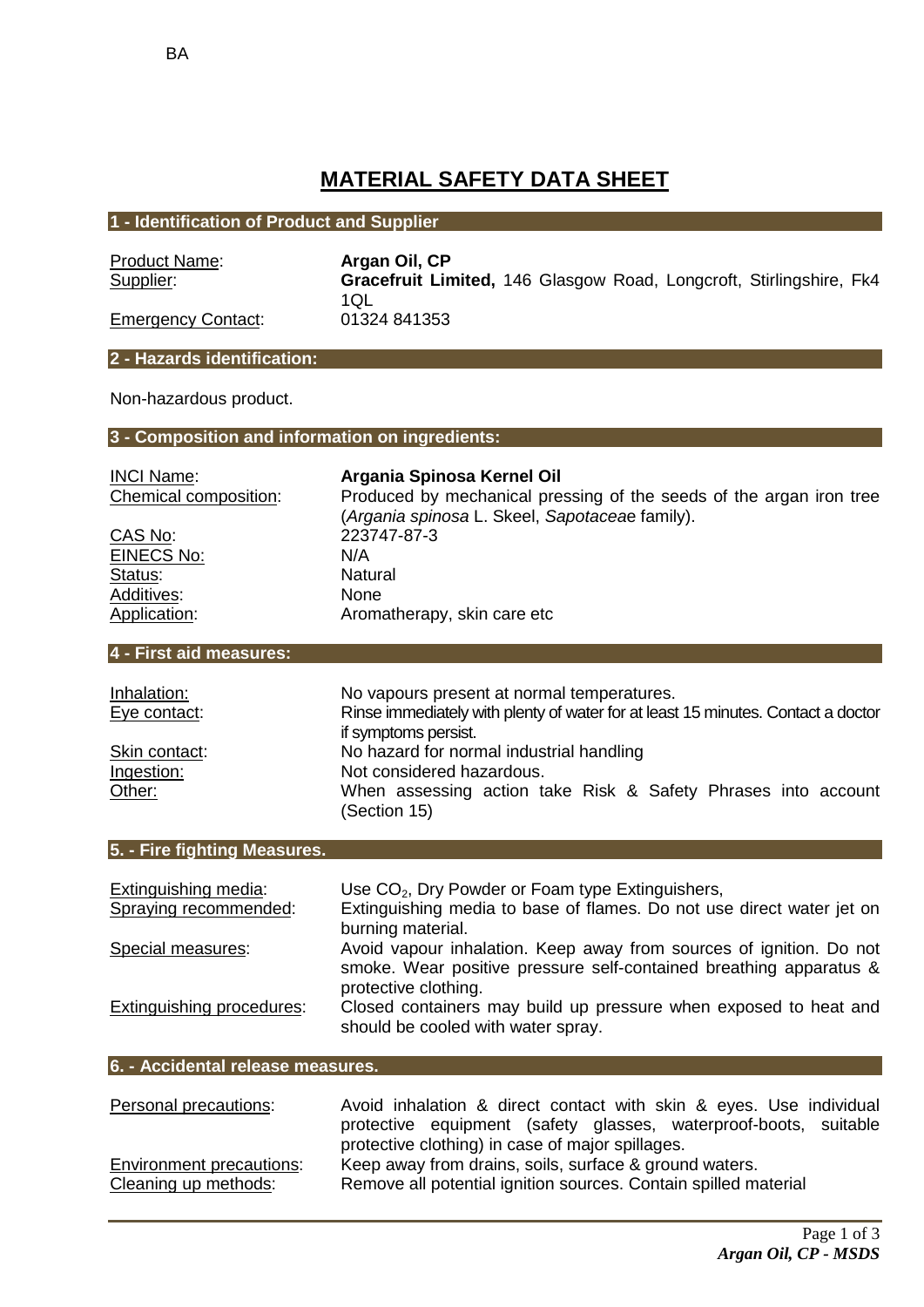Cover for spillages: with an inert or non-combustible inorganic absorbent material, sweep up and remove to an approved disposal container. Observe state, federal & local disposal regulations.

| 7. - Handling & Storage. |                                                                              |
|--------------------------|------------------------------------------------------------------------------|
| Precautions in handling: | Apply good manufacturing practice & industrial hygiene practices,            |
|                          | ensuring proper ventilation. Observe good personal hygiene, and do           |
|                          | not eat, drink or smoke whilst handling.                                     |
| Storage conditions:      | Store in tightly closed original container, in a cool, dry & ventilated area |
|                          | away from heat sources & protected from light. Keep air contact to a         |

minimum. Fire protection: Keep away from ignition sources & naked flames. Take precautions to avoid static discharges in working area.

#### **8. - Exposure controls/personal protection.**

| Respiratory protection: | No special measures under normal conditions. |
|-------------------------|----------------------------------------------|
| Ventilation:            | No special measures under normal conditions. |
| Hand protection:        | No special measures under normal conditions. |
| Eye protection:         | Use safety glasses.                          |
| Work/Hygiene practices: | Wash hands with soap & water after handling. |

## **9 - Physical data and chemical properties:**

| Colour:                   | Pale Yellow to y  |
|---------------------------|-------------------|
| Appearance:               | Liquid            |
| Odour:                    | Characteristic, i |
| Specific gravity at 20°C: | $0.908 - 0.918$   |
| Refractive index at 20°C: | $1.463 - 1.479$   |
| Aciid value:              | 4.0               |
| Peroxide value:           | 10.0              |
| Flash point (°C):         | >240              |

racteristic, intense 8 - 0.918  $3 - 1.479$ 

Yellow to yellow

#### **10 - Stability and Reactivity:**

Reactivity: It presents no significant reactivity hazards, by itself or in contact with water. Avoid contact with strong acids, alkali or oxidising agents. Decomposition: Liable to cause smoke & acrid fumes during combustion: carbon monoxide, carbon dioxide & other non-identified organic compounds may be formed.

#### **11 - Toxicological information:**

Not believed to be a harmful substance

#### **12 - Ecological information:**

| Biodegradability: | Product is expected to be biodegradable                        |
|-------------------|----------------------------------------------------------------|
| Precautions:      | Prevent surface contamination of soil, ground & surface water. |

#### **13 - Disposal considerations:**

Avoid disposing to drainage systems and into the environment. Seek expert advice.

| 14 - Transport information: |     |  |
|-----------------------------|-----|--|
| Road (ADR/RID):             | N/A |  |
| Air (IATA/ICAO):            | N/A |  |